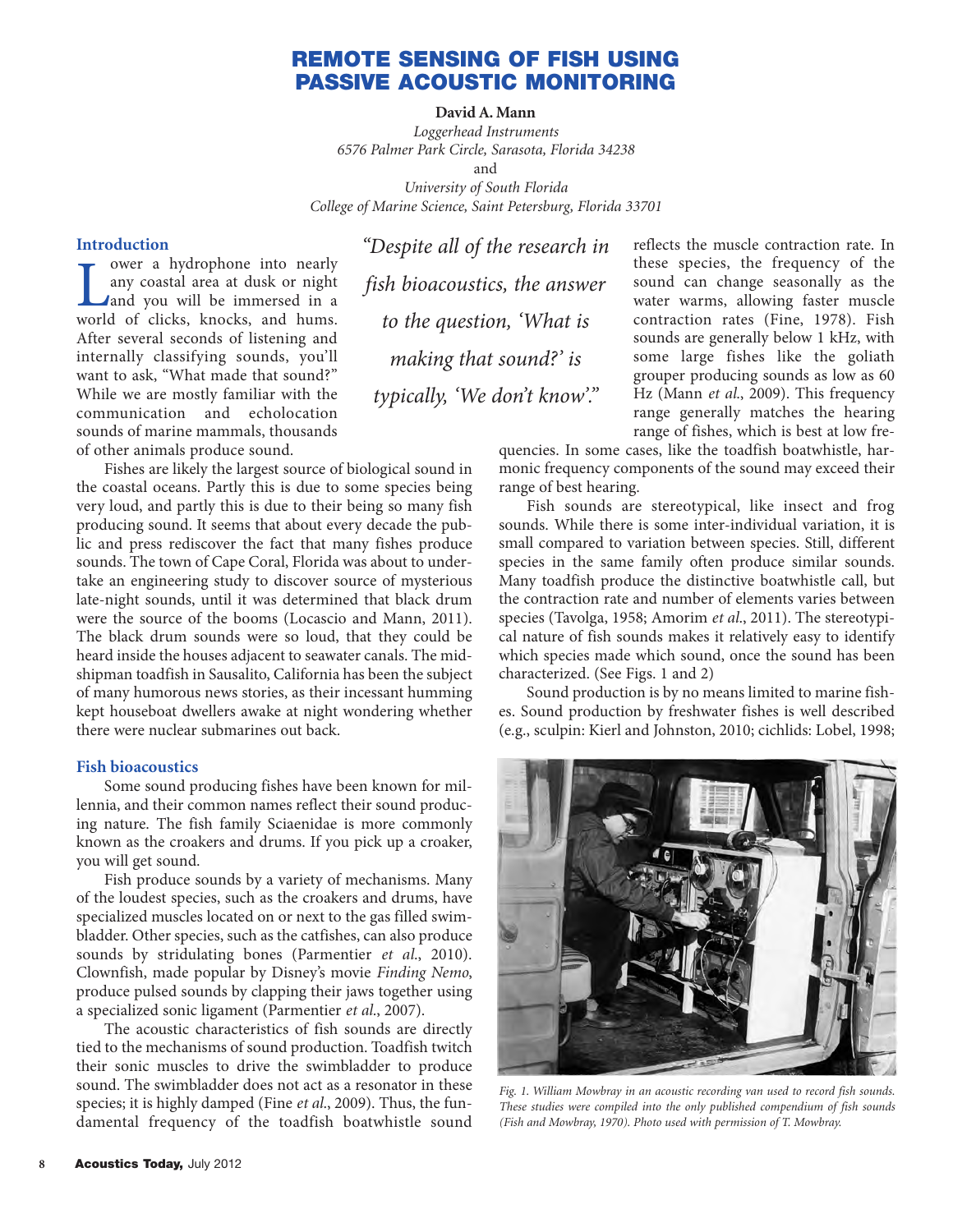

*Fig. 2. The gulf toadfish swimbladder is lined with sonic muscles, which are the fastest known contracting vertebrate muscles. The oscillogram and spectrogram show field recordings from the Gulf of Mexico. Each pulse in the oscillogram corresponds to a sonic muscle contraction. (toadfish photo: USGS).*

Amorim *et al.*, 2008; gobies: Lugli and Fine, 2003). Yet certain areas with high fish diversity, like tropical rivers, remain little studied. Interestingly, many invasive species, such as the walking catfish, likely produce sounds, and passive acoustics may provide a method to study their distribution.

Pioneering efforts by William Mowbray and Marie Poland Fish led to the publication of the only text devoted to characterizing fish sounds (Fish and Mowbray, 1970). They produced a compendium of fish sounds by collecting species and placing them in tanks to record the sounds they made. The original tape recordings from the University of Rhode Island have been recovered by Rodney Rountree and many are now available online at FishBase and the MacCauley Library at Cornell University.

For many species, early studies resorted to handling the fish to get them to produce sounds. While this technique identifies fishes that are capable of producing sounds, it may not reveal their full repertoire and will overlook species that don't produce sounds when handled. Underwater video cameras linked to hydrophones have been essential for documenting sound production associated with courtship and spawning in many species such as damselfish, hamletfish, and groupers. These tools have enabled us to unravel the full repertoire of fish sounds with recordings made in natural situations, where fish are more likely to engage in aggressive and courtship interactions. For example, the recordings of red hind grouper by Fish and Mowbray showed they would produce a single knock when handled. When recordings were made on a spawning aggregation site, red hind were found to produce longer distinctive sounds consisting of repetitive pulses that graded into hums (Mann *et al.*, 2010) (See Fig. 3).



*Fig. 3. Red hind grouper single pulse sound recorded when handling the fish (left) (Fish and Mowbray, 1970). A diver deploys a passive acoustic recorder at Mona Island, Puerto Rico to record red hind sounds. Sound recorded from a naturally behaving red hind showing a complex pulse structure (right).*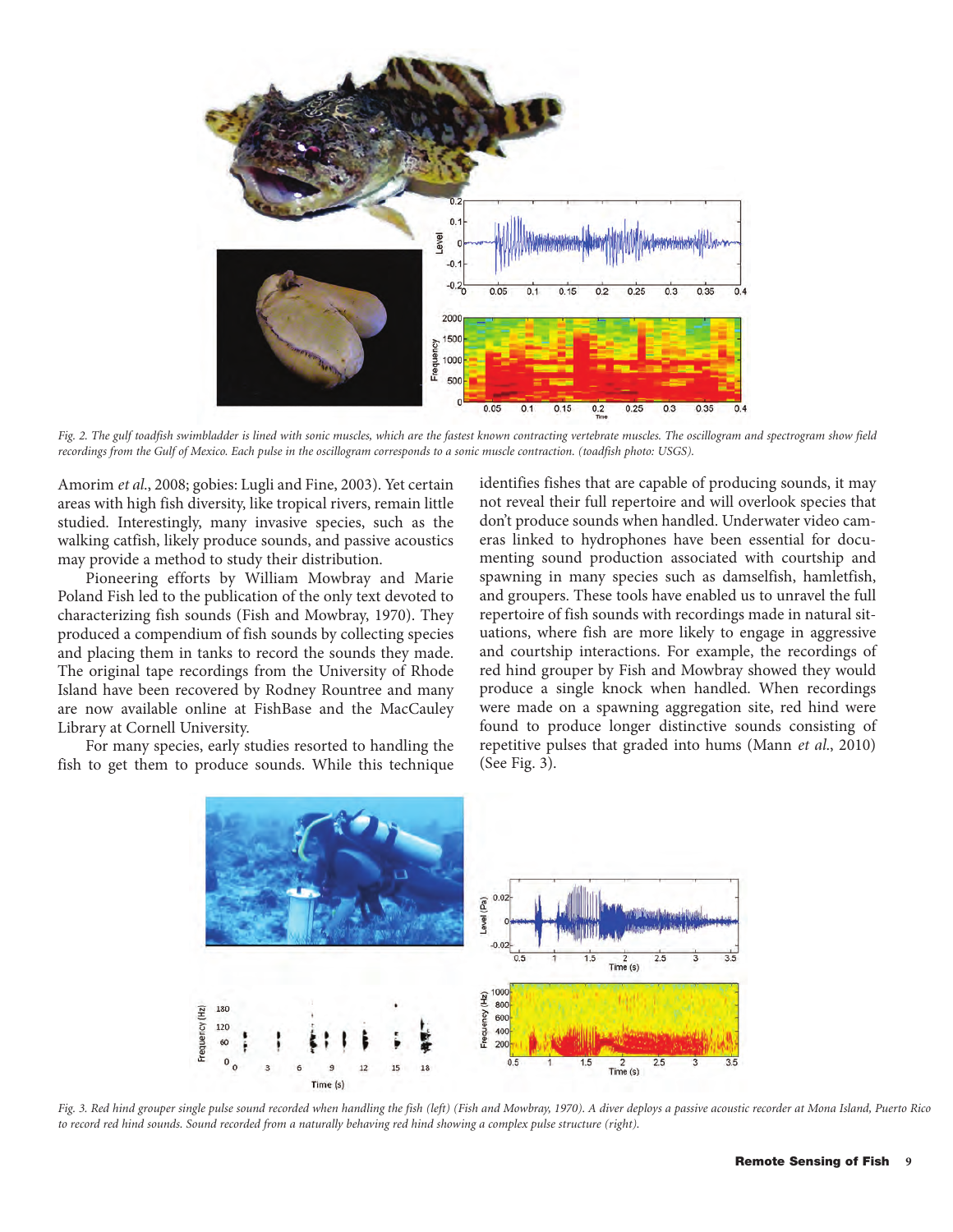Many commercially important fishes are from families that are prolific sound-producers. The cods and haddocks (Gadidae) are among the most important marine food fish species. Many of these species have been shown to produce sounds associated with courtship and spawning. The haddock produce relatively simple repeated pulsed sounds. The pulse rate increases as the reproductive sequence moves from courtship through reproduction (Hawkins and Amorim, 2000). Thus, passive acoustic eavesdropping on haddock would provide a means to locate spawning sites.

#### **The great unknowns**

Despite all of the research in fish bioacoustics, the answer to the question, "What is making that sound?" is typically, "We don't know." Walleye pollock, a member of the cod family, comprises the largest single-species finfish fishery in the United States with catches of nearly 1 million tons a year. Sound production by walleye pollock has yet to be investigated. Other families which are well known sound producers have only had the sounds of a few species identified. For instance, worldwide there are about 275 species of croaker and drums. The sounds of only about 10 species have been recorded and identified.

The deep-sea is the largest ecosystem by area in the world. Hundreds of deep-sea fish species have sonic musculature, including the grenadiers, cusk eels, deep-sea cods, and roughies (Marshall, 1967). Still, no deep-sea fish species sound has been identified. The only published report is of a fish-like sound recorded on the Navy Atlantic Undersea Test and Evaluation Center (AUTEC) hydrophone array in the Tongue of the Ocean, Bahamas (Mann and Jarvis, 2004). This sound was a pulsed, stereotyped sound produced at a depth of about 600 m, where the bottom depth was approximately 1,600 m. These species are not just of scientific interest. As coastal fisheries become depleted, fleets have begun exploiting species such as the hoki, a deep-sea hake species found off New Zealand. Have you had a fish sandwich at McDonald's? There is a good chance that you have eaten hoki.

#### **Remote sensing of fish populations with passive acoustics**

For species whose sounds have been documented, we can use passive acoustic recording to learn about the ecology of these species. Passive acoustics provides a near perfect ocean observatory sensor for biological activity in fishes. It is not susceptible to bio-fouling and is very low power. Since sound production is often linked to reproductive activities, passive acoustics provides an indirect way to determine spawning seasons and identify areas where fish may migrate to spawn. Development of passive acoustics as a tool in fisheries science has expanded greatly in the past 10 years. This is largely due to the availability of relatively inexpensive hydrophones and digital recording systems. Efforts have been made to bring the recent advances to the attention of fisheries biologists. Rountree *et al.* (2006) recently published an article in *Fishery* magazine to introduce fisheries scientists to passive acoustics as a tool. A special issue of the

*Transactions of the American Fisheries Society* was recently devoted to new developments and research (Luczkovich *et al.*, 2008).

The beginning of the scientific use of eavesdropping on fish sounds to study behavioral patterns in fishes can be traced to Charles Breder's pioneering study listening to the sounds produced by fishes in Lemon Bay, off the Gulf of Mexico (Breder, 1968). Breder lowered a hydrophone off of a dock, and listened for fish sounds that had been previously identified, such as by the gulf toadfish and marine catfish (Tavolga, 1958). By listening for a period of five years he quantified patterns in sound production that likely reflect the seasonal patterns of reproductive activity of these species. One of the most interesting aspects of this paper was that he described other fish sounds, which were named the "galloper" and "repeater," but whose identities remain unknown.

Most studies in the 1960's–1970's were devoted to understanding mechanisms of fish sound production and behavioral analysis of sound production. Important work during this period showed that coexisting species of damselfish could distinguish each other's sounds, even though they were quite similar (Spanier, 1979). Foundational work identified sound production by three croaker and drum species and their patterns of sound production in the Indian River Lagoon on the Atlantic coast of Florida (Mok and Gilmore, 1983).

Up until this point, recording and analyzing fish sounds were creative endeavors. Scientists often had to create their own hydrophones, and used the Kay spectrograph machine to burn spectrograms into images. Breder used his brain's spectrograph to identify fish sounds. While still the best tool available, it is extremely time consuming to manually listen to fish sounds.

In the 1980's the development of personal computers made it possible to plot a spectrogram on a computer, and greatly increase the amount of data that could be analyzed. I began graduate school in 1990, and joined the laboratory of Phil Lobel, who impressed me with underwater video recordings showing sound production by the domino damselfish. This was exciting to me, because behavioral studies often seemed qualitative. With the ability to record behavior and sound production, we could become quantitative.

The domino damselfish is an ideal species with which to work because it lives on coral reefs and lays eggs in a nest, which makes it easy to determine spawning patterns just by looking for these nests. Furthermore, damselfish swim downward while producing a characteristic pulsed sound, so it is easy to identify the sound producer. Phil and engineers at Woods Hole Oceanographic Institution developed an automated detector system that automatically processed sounds received from a wireless hydrophone at Johnston Atoll. Using this system, we were able to show that patterns in sound production mirrored patterns in spawning (Mann and Lobel, 1995). This showed, at least for this species, that we could use passive acoustics to identify patterns in spawning.

Croakers and drums are more typical of marine species in that they spawn planktonic eggs, which float with the currents. Thus, it is a lot trickier to link sound production to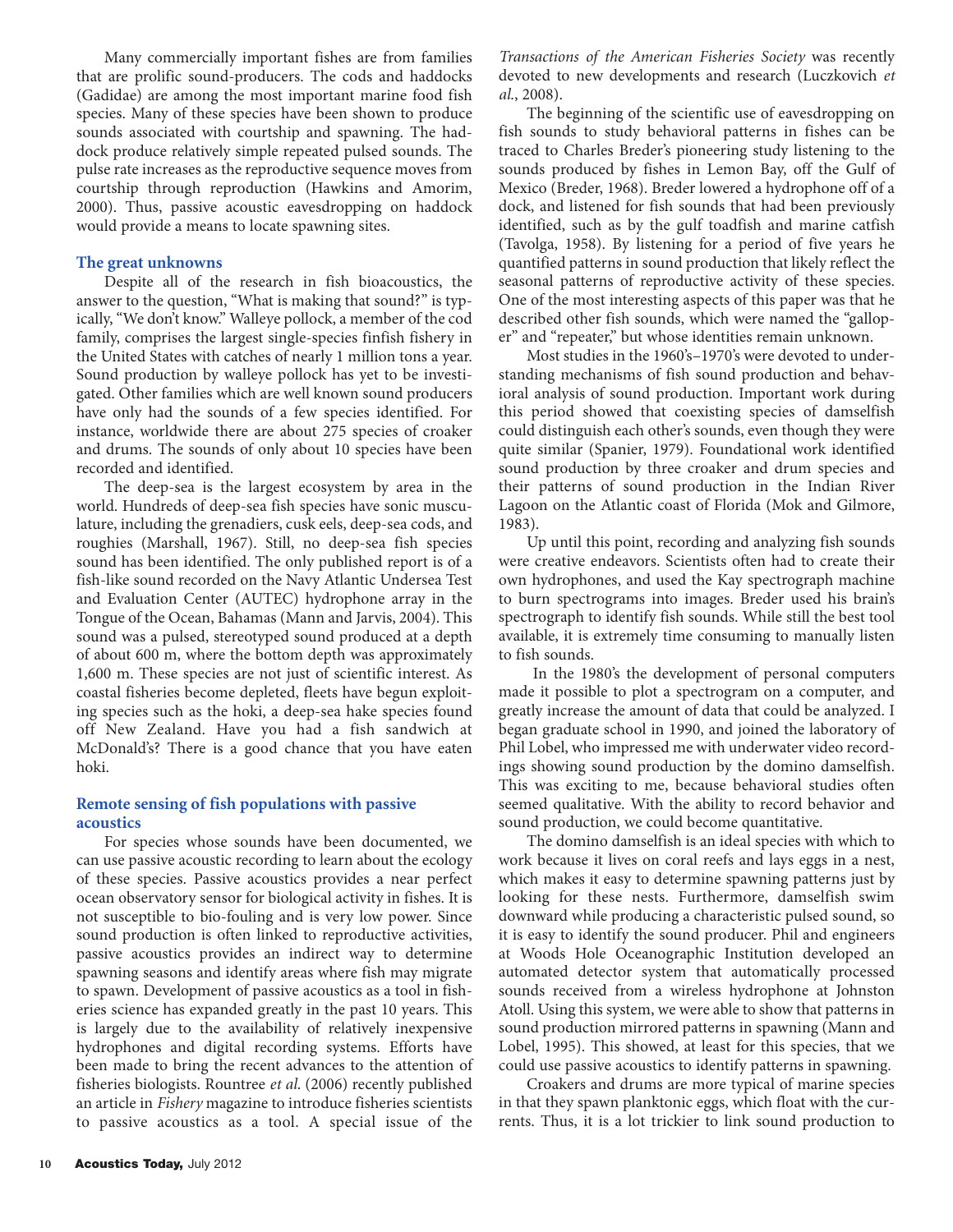

*Fig. 4. Composite spectrogram showing the night time fish chorus in Charlotte Harbor, Florida. Each vertical band represents acoustic energy recorded in a 10 second file, with files recorded every 10 minutes. Early in the evening around 1900 hrs sound production begins with sand seatrout producing a purring sound. They are joined later with the higher frequency chatter sounds produced by silver perch. Ambient sound levels increase about 40 dB nightly due to fish sounds over a period of about 6 months. Photo of silver perch: National Oceanic and Atmospheric Administration (NOAA).*

spawning in these species. Luczkovich *et al.* (1999) showed that they could locate areas and times of spawning of weakfish by combining mobile passive acoustic recordings with plankton tows to catch eggs. Aalbers (2008) showed that field-penned white seabass produced the greatest amounts of sound at the times of spawning (See Fig. 4).

The mobile hydrophone mapping technique has been used to map sound-producing fish distributions across entire estuaries, such as Tampa Bay, the largest estuary in Florida (Walters *et al.*, 2009). More recently, effort has gone into the development and use of autonomous passive acoustic recorders. These recorders use flash memory to record sounds, usually at intervals. Since most fish sound production is frequent, recordings at intervals are sufficient to characterize daily and seasonal patterns in sound production (Locascio and Mann, 2008). The main advantage of autonomous recorders is that they enable recordings to be made over large spatial and temporal scales. Now you can be at more than one place at one time, in any kind of weather. Even in hurricanes, which don't put a damper on fish sound production (Locascio and Mann, 2005) (See Fig. 5).

Can we use sound levels to estimate the number of fish calling in an area? So far, not yet. To do this requires knowledge of source levels, calls rates, and propagation loss. This will require collaboration between biologists and acoustic modelers. The source levels of only a handful of species of fishes have been measured in the field. Some species, like the black drum have source levels up to 160 dB re: 1µPa (Locascio and Mann, 2011). Other fishes have source levels ranging from 125–135 dB re: 1µPa (oyster toadfish: Barimo and Fine, 1998, silver perch: Sprague and Luczkovich, 2004). Many fishes chorus, with so many individuals calling at once that it is not possible to separate sounds from different individuals.

#### **Passive acoustics in ocean observatories**

Long-term recorders are yielding insight into the timing of sound production and how it is affected by environmental factors. A good example of this is acoustic recordings from the LEO-15 ocean observatory off the coast of New Jersey. The continental shelf off New Jersey experiences high annual temperature variations and is highly dynamic. Sound production by chorusing croakers and weakfish varied in close concert with upwelling events, where sound production ceased as cold water invaded the observatory (Mann and Grothues, 2009). While it is not known whether the fish ceased producing sound or moved to another location, passive acoustics provided a means to study behavior on the same time scale as oceanographic events (See Fig. 6).

New buoyancy propelled electric gliders allow longer missions under a lower power budget than autonomous underwater vehicles (AUVs), and are potentially much quieter, since there is no mechanical propeller. Gliders are an important part of the development of ocean observatories



## **The Data Deluge**

*Fig. 5. History of capabilities of acoustic recorders used over the past 17 years. Recorders have evolved from intelligent real-time detection of specific sounds to high sample rate, large memory capacity recorders. The new challenge is now analyzing large acoustic datasets.*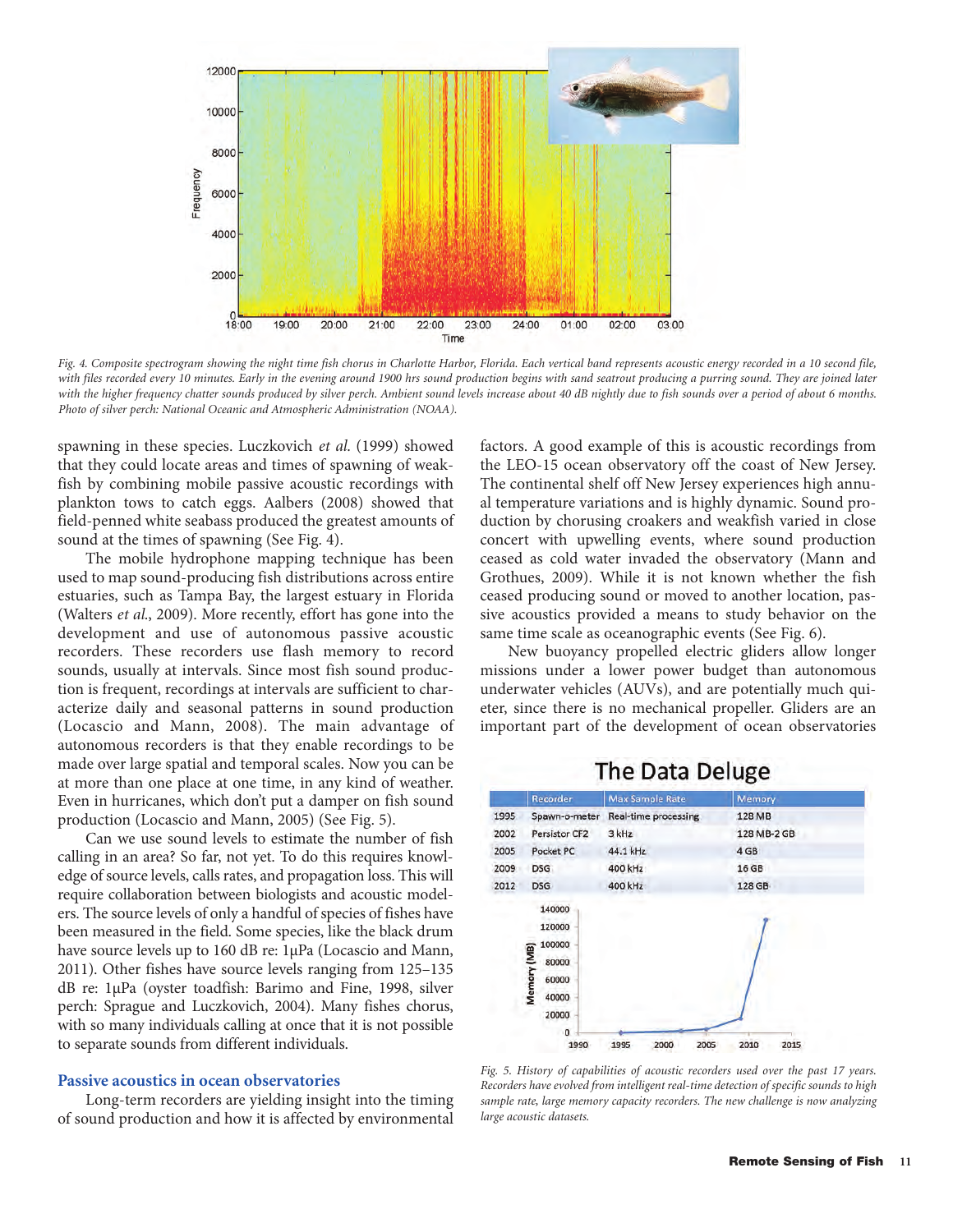

*Fig. 6. Acoustic recordings from the LEO-15 ocean observatory off Tuckerton, New Jersey showing nightly chorusing by sciaenids (weakfish and croaker) and cusk eels. The composite spectrogram shows the cusk eel sounds are at a higher frequency than the croakers, and peak in sound production at dusk and dawn. Temperatures on August 23 decreased due to an upwelling event, which was correlated with reduced levels of sound production.*

because they allow profiling of the water column along with the ability to extend the spatial range of observations. The first study using underwater gliders to study fish sound production was published just this year (Wall *et al.*, 2012). A Slocum glider was outfitted with a hydrophone and an internal acoustic recorder. The glider transited along a 135 km track in the Gulf of Mexico over the course of eight days. In this one short mission, suspected fish sounds from five species were mapped and their daily pattern of sound production was determined. Of these five sounds, four were previously unrecorded. One of the new sounds was a characteristic toadfish boatwhistle, from the offshore leopard toadfish. The only previously verified fish sound was from the red grouper, which had only been published in 2011 (Nelson *et al.*, 2011).

Gliders promise the ability to bring true shelf-scale ecosystem level mapping of the distribution of sound-producing fishes. One can envision gliders traveling entire continental coastlines giving us the first detailed maps of the locations of spawning groupers, cods, and drums. With repeated transects and large scale acoustic networks, we will be able to monitor the movement and reproductive activities of fishes as they respond to climate change (See Figs. 7 and 8).

#### **A sea of opportunity**

Passive acoustic recording using underwater gliders demonstrates the promise of large-scale mapping of fish



*Fig. 7. Platforms used for passive acoustic recordings. From left, a bottom mounted recorder showing a hydrophone on the top, mid-water recorders located on a PVC float, and a Slocum glider containing an integrated hydrophone and digital recorder (photo by C. Lembke).*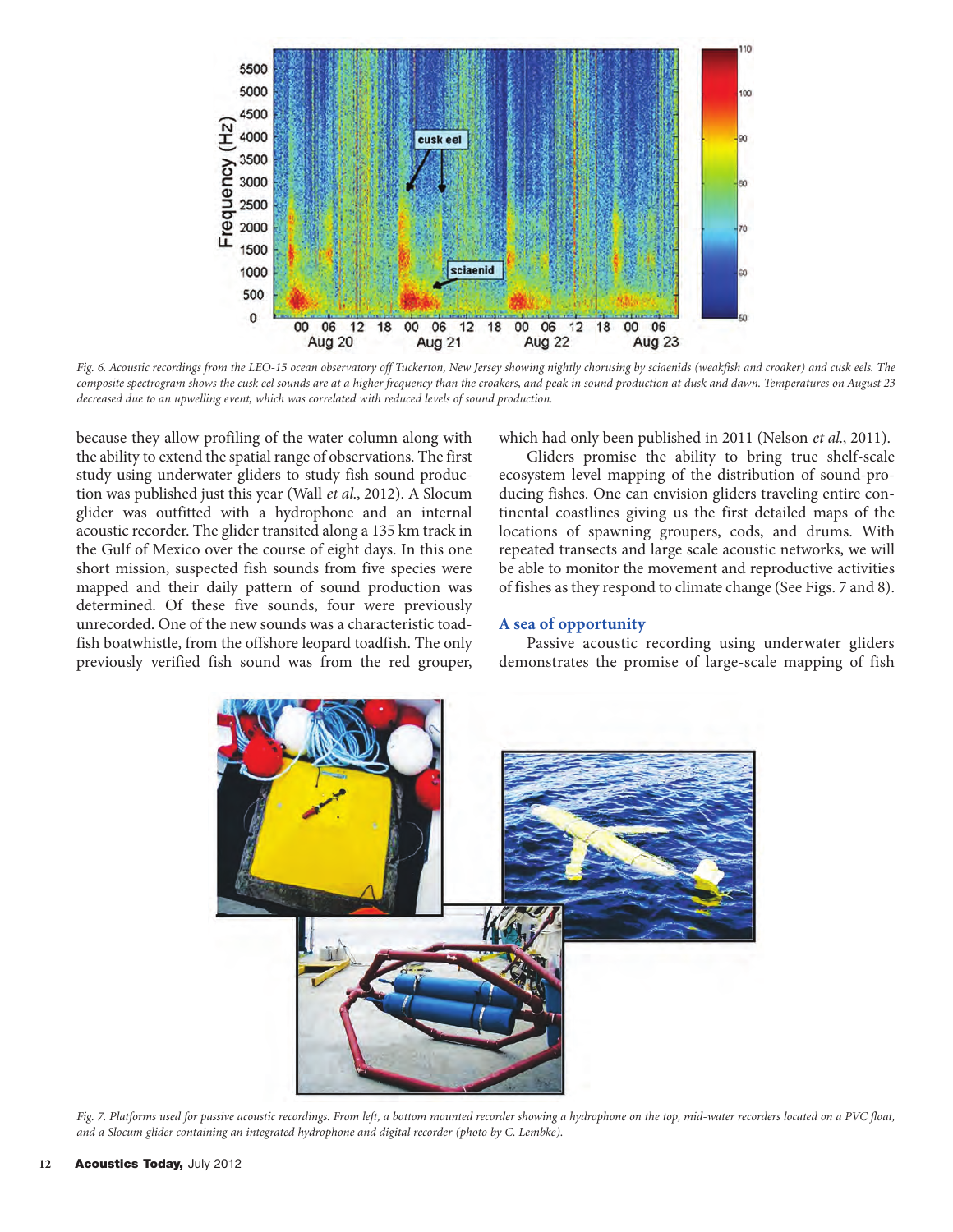

*Fig. 8. Track of Slocum glider in the Gulf of Mexico and locations of detected fish sounds and suspected fish sounds. The toadfish found more offshore is likely the leopard toadfish, which had previously been unknown. Illustration by Carrie Wall.*

distributions. The glider recordings also demonstrate how little we know about the sound producers, literally in our backyards. New methods are needed to identify which species make which sounds. Video cameras only work where there is light, and often rely on intimate knowledge of the location and reproductive activity of a species to be able to capture these special moments. Marine mammal acoustic recording tags, like the Dtag and Acousonde, have yielded tremendous insights into the use of sound by dolphins and whales. But, they are too large for most fishes. One solution may be miniature, accelerometer recording tags to store the vibrations associated with sound production in fishes. Because most fish acoustic energy is below 1,000 Hz and relatively high level, an accelerometer should be capable of measuring the near-field particle acceleration component of sounds produced by a tagged fish.



*Fig. 9. A deep-sea giant cusk eel on Davidson Seamount at 2,677 m depth. So far, no deep-sea fish sounds have been positively identified. Photo: National Oceanic and Atmospheric Administration (NOAA).*

We need a renewed "Fish-and-Mowbray-like" effort to catalog sound production by marine animals in their natural habitats to realize the full potential of passive acoustic remote sensing of fish populations.

While it is has become easy to collect terabytes of acoustic recordings, analyzing those data is a critical challenge. It is impossible for a small laboratory to listen to all of the recordings they can make. Automated signal processing algorithms are a high priority to stem the data deluge. We have had success with automated routines for fixed locations where we had characterized all of the sounds

from that site. These algorithms, however, have fallen apart when applied to glider recordings, or even to new locations where other sound producing species cause false alarms. We are at the dawn of a new age of both discovery and fisheries science with the integration of passive acoustics in ocean observatories. To fully develop this field requires the collaboration of engineers, experts in signal processing, and fisheries scientists. There is nothing like the thrill of being the first person to hear and identify a new sound, and there are plenty of fish in the sea waiting to be heard (See Fig. 9). **AT**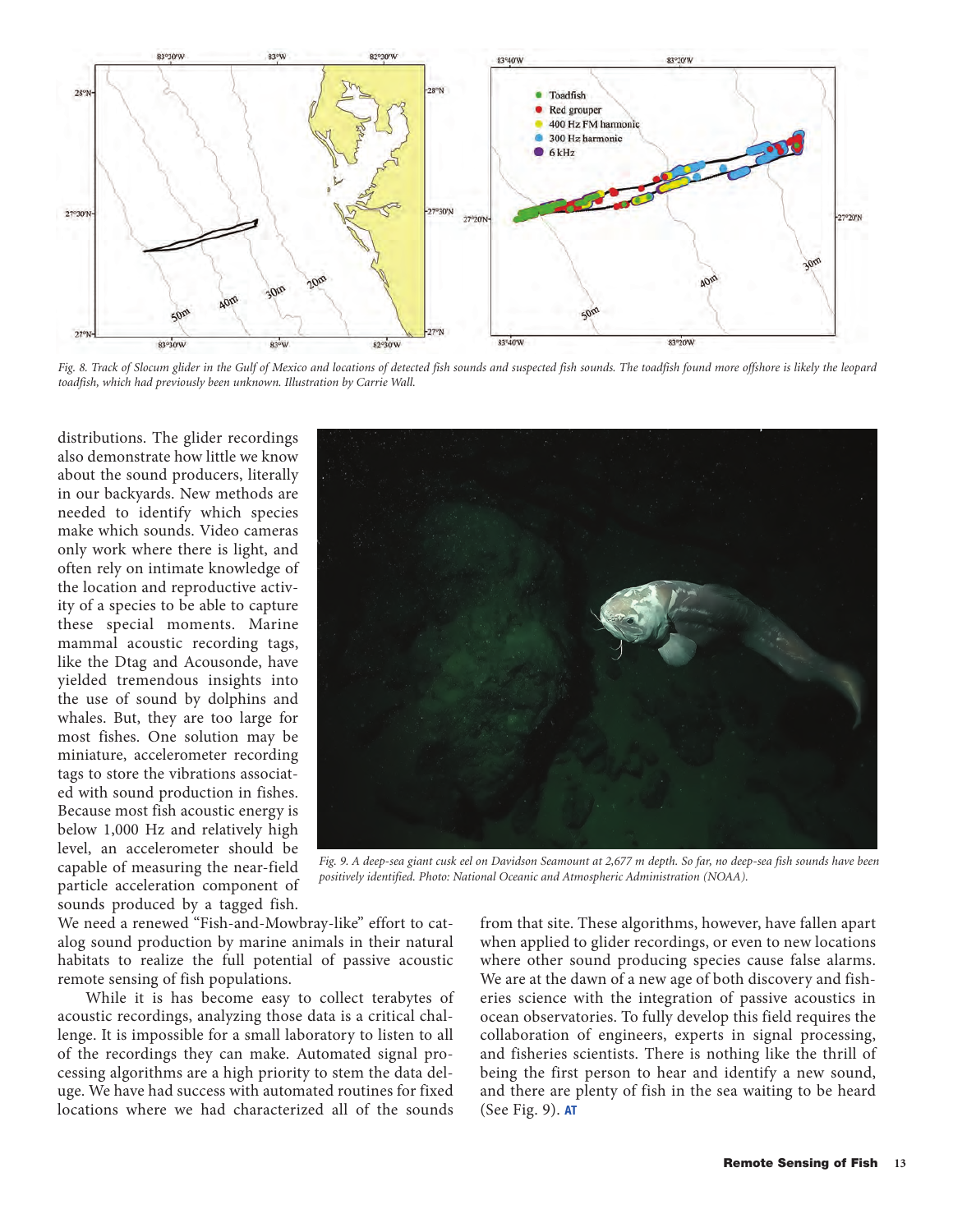#### **References**

- Aalbers, S. A. (**2008**). "Seasonal, diel, and lunar spawning periodicities and associated sound production of white seabass (*Atractoscion nobilis*)," Fisheries Bull. **106**, 143–151.
- Amorim, M. C. P., Simoes, J. M., Fonseca, P. J., and Turner, G. F. (**2008**). "Species differences in courtship acoustic signals among five Lake Malawi cichlid species (*Pseudotropheus spp*.)," J. Fish Biol. **72**, 1355–1368.
- Amorim, M. C., Simões, J. M., Almada, V. and Fonseca, P. (**2011**). "Stereotypy and variation of the mating call in the Lusitanian toadfish, *Halobatrachus didactylus*," Behavioral Ecol. and Sociobiol. **65**, 707–716.
- Barimo, J. F., and Fine, M. L. (**1998**). "Relationship of swim-bladder shape to the directionality pattern of underwater sound in the oyster toadfish," Canadian J. Zoology **76**, 134–143.
- Breder, C. M., Jr. (**1968**). "Seasonal and diurnal occurrences of fish sounds in a small Florida bay," Bull. Am. Museum of Nat. History **138**, 325–378.
- Fine, M. L. (**1978**). "Seasonal and geographical variation of the mating call of the oyster toadfish *Opsanus tau*," Oceologia **36**, 45–57.
- Fine, M. L., King, C. B., and Cameron, T. M. (**2009**). "Acoustical properties of the swimbladder in the oyster toadfish *Opsanus tau*," J. Exp. Biol. 212, 3542–3552.
- Fish, M. P., and Mowbray, W. H. (**1970**). *Sounds of the Western North Atlantic Fishes* (Johns Hopkins Press, Baltimore, MD).
- Hawkins, A. D., and Amorim, M. C. P. (**2000**). "Spawning sounds of the male haddock, *Melanogrammus aeglefinus*," Environ. Biol. of Fishes **59**, 29–41.
- Kierl, N. C., and Johnston, C. E. (**2010**). "Sound production in the pygmy sculpin *Cottus paulus* (Cottidae) during courtship and agonistic behaviours," J. Fish Biol. **77**, 1268–1281.
- Lobel P. S. (1998). "Possible species specific courtship sounds by two sympatric cichlid fishes in Lake Malawi, Africa," Environ. Biol. of Fishes **52**, 443–452.
- Locascio, J. V., and Mann, D. A. (**2005**). "Effects of Hurricane Charley on fish chorusing," Biol. Lett. **1**, 362–365.
- Locascio, J. V., and Mann, D. A. (**2008**). "Diel periodicity of fish sound production in Charlotte Harbor, FL," Trans. Am. Fisheries Soc. **137**, 606–615.
- Locascio, J. V., and Mann, D. A. (**2011**). "Localization and source level estimates of black drum (*Pogonias cromis*) calls," J. Acoust. Soc. Am. **130**, 1868–1879.
- Locascio, J. V. and Mann, D. A. (**2011**). "Diel and seasonal timing of sound production by black drum (*Pogonias cromis*)," Fishery Bull. **109**, 327–338.
- Luczkovich, J. J., Sprague, M. W., Johnson, S. E., and Pullinger, R. C. (**1999**). "Delimiting spawning areas of weakfish, *Cynoscion regalis* (Family Sciaenidae) in Pamlico Sound North Carolina using passive hydroacoustic surveys," Bioacoustics **10**, 143–160.
- Luczkovich, J., Mann, D., and Rountree, R. (**2008**). "Passive acoustics as a tool in fisheries science," Trans. Am. Fisheries Soc. **137**, 533–541.
- Lugli, M., and Fine, M. L. (**2003**). "Acoustic communication in two freshwater gobies: Ambient noise and short-range propagation

in shallow streams," J. Acoust. Soc. Am. **114**, 512–521.

- Mann, D. A., and Lobel, P. S. (**1995**). "Passive acoustic detection of sounds produced by the damselfish, *Dascyllus albisella* (Pomacentridae)," Bioacoustics **6**, 199–213.
- Mann, D. A., and Jarvis, S. M. (**2004**). "Potential sound production by a deep-sea fish," J. Acoust. Soc. Am. **115**, 2331–2333.
- Mann, D. A., and Grothues, T. M. (**2009**). "Short-term upwelling events modulate fish sound production at a mid-Atlantic ocean observatory," Marine Ecol. Progress Series **375**, 65–71.
- Mann, D. A., Locascio, J. V., Coleman, F. C., and Koenig, C. C. (**2009**). "Goliath grouper *Epinephelus itajara* sound production and movement patterns on aggregation sites, "Endangered Species Res. **7**, 229–236.
- Mann, D., Locascio, J., Schärer, M., Nemeth, M., and Appeldoorn, R. (**2010**). "Sound production by red hind (*Epinephelus guttatus*) in spatially segregated spawning aggregations," Aquatic Biol. **10**, 149–154.
- Marshall, N. B. (**1967**). "Sound-producing mechanisms and the biology of deep-sea fishes," in *Marine Bio-Acoustics*, Vol. 2, edited by W. N. Tavolga (Pergamon, Oxford, pp. 123–133).
- Mok, H. K., and Gilmore R. G. (**1983**). "Analysis of sound production in estuarine fish aggregations of *Pogonias cromis, Bairdiella chrysoura*, and *Cynoscion nebulosus* (Sciaenidae)," Bull. Inst. Zool., Academia Sinica **22**, 157–186.
- Nelson, M. D., Koenig, C. C., Coleman, F. C., and Mann, D. A. (**2011**). "Sound production of red grouper (*Epinephelus morio*) on the West Florida Shelf," Aquatic Biol. **12**, 97–108.
- Parmentier, E., Colleye, O., Fine, M. L., Frederich, B., Vandewalle, P., and Herrel, A. (**2007**). "Sound production in the clownfish *Amphiprion clarkia*," Science **316**, 1006.
- Parmentier, E., Fabri, G., Kaatz, I., Decloux, N., Planes, S., and Vandewalle, P. (**2010**). "Functional study of the pectoral spine stridulation mechanism in different mochokid catfishes," J. Exp. Biol. **213**, 1107–1114.
- Rountree, R., Gilmore, R. G., Goudey, C., Hawkins, A., Luczkovich, J., and Mann, D. (**2006**). "Listening to fish: Applications of passive acoustics to fisheries science," Fisheries **31**, 433–446.
- Spanier, E. (**1979**). "Aspects of species recognition by sound in four species of damselfishes, genus *Eupomacentrus* (Pisces: Pomacentridae)," Zeitschrift fur Tierpsychologie **51**, 301–316.
- Sprague, M. W., and Luczkovich, J. J. (**2004**). "Measurement of an individual silver perch *Bairdiella chrysoura* sound pressure level in a field recording," J. Acoust. Soc. Am. **116**, 3186–3191.
- Tavolga, W. N. (**1958**). "Underwater sounds produced by two species of toadfish, *Opsanus tau* and *Opsanus beta*," Bull. Marine Sci. **8**, 278–284.
- Walters, S., Lowerre-Barbieri, S., Bickford, J., and Mann, D. (**2009**). "Evaluating Sciaenid spawning habitat in Tampa Bay, Florida using passive acoustics," Trans. Am. Fisheries Soc. **138**, 88–98.
- Wall, C.C., Lembeke, C., and Mann, D. A. (**2012**). "Shelf-scale mapping of sound production by fishes in the eastern Gulf of Mexico using autonomous glider technology," Marine Ecol. Progress Ser. **449**, 55-64.